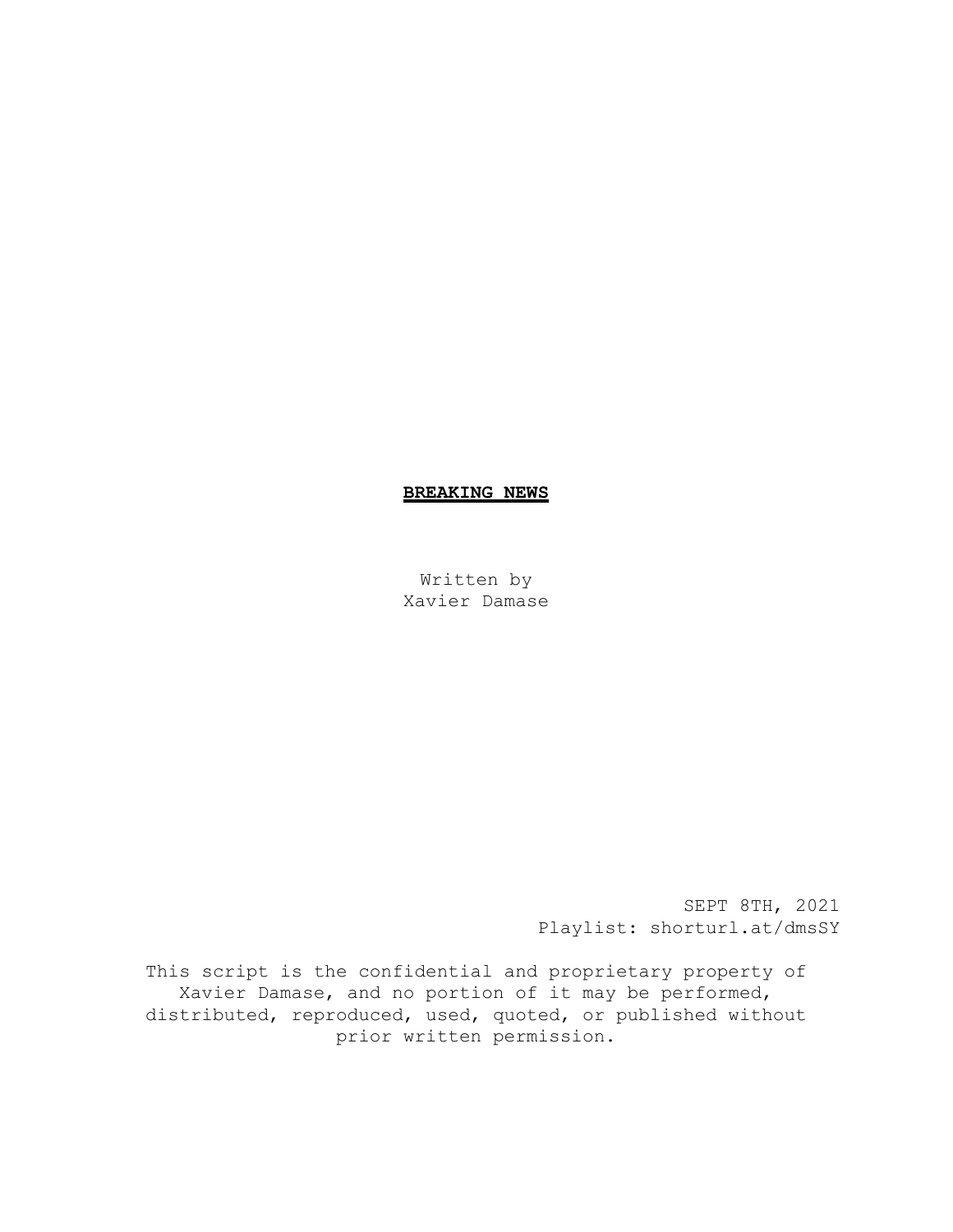# **SCENE 01: EXT. OVER RICHMOND - WEST LONDON - 7AM**

THE ROAR OF AN AIRCRAFT ENGINE WITHDRAWS IN THE BACKGROUND ;

THE FILM OPENS WITH AN AERIAL VIEW OF WEST LONDON. WE'RE FLYING OVER CLOUDS FLOATING ABOVE RICHMOND. STARING STRAIGHT AHEAD ;

A Man Falls Into Frame. We watch him plummet down the frame. WE TILT DOWN WITH HIM until he meets the clouds ;

ANGLE, CLOSE ON:

THE MAN, (41yo, Mozambican) falls thru the clouds, unconscious. THE SOUND OF HIS CLOTHES VIBRATES IN THE WIND DOMINATES. HIS BODY DIVIDES AIR MOLECULES LEAVING A TRAIL IN HIS WAKE ;

Earth, the neighborhood of TWICKENHAM instantly appears.

CUT TO:

### **SCENE 02: EXT. WINDERMERE HOUSE, TWICKENHAM - THAT MOMENT**

We're in a quiet parking lot. A few guys hang in the foreground. The CAMERA PUSHES past them and onto a specific shrub;

BEAT

The Man LANDS QUICKLY AND DISAPPEARS IN THE SHRUB'S FOLIAGE.

CUT TO, FULL SCREEN:

A COLOR TEST CARD SOUNDS "BEEEEEEEEEP" FOR 2.5 SECONDS.

CUT TO:

# **SCENE 03: INT. DIRECTING STATION, BROADCASTING STUDIO - MORNING**

CLOSE on a Director's FINGERS SNAPPING AWAY ;

DIRECTOR (O.C.) Cut to the card. Cut to the fucking card.

ANGLE ON THE ROOM, THE BROADCAST STATION'S "**BREAKING NEWS**" TEMPLATE POPS UP ON EVERY SCREEN ;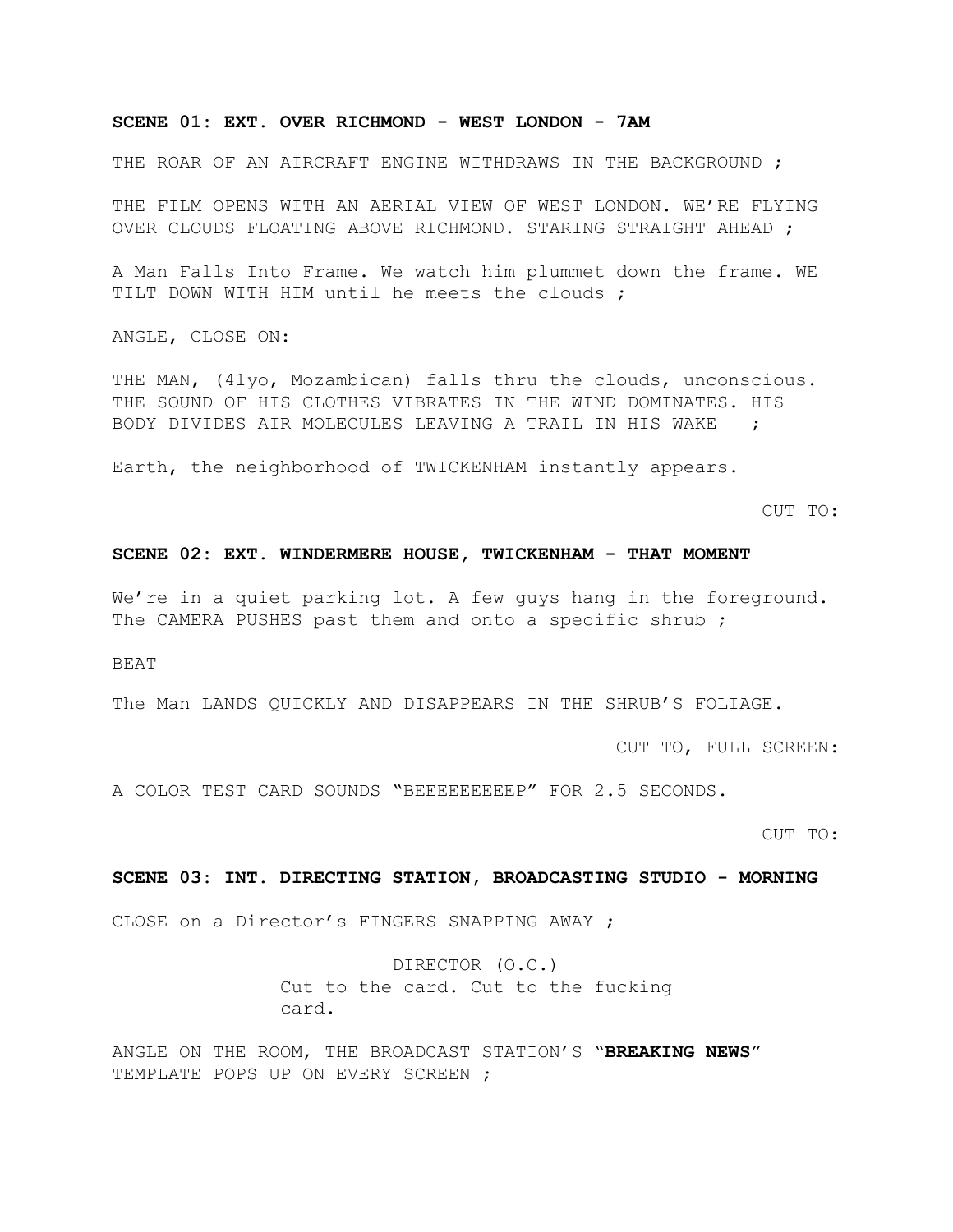# **SCENE 04: INT. NEWS SET - CONT'D**

A CREW MEMBER (30s) approaches the ANCHORWOMAN (50s) behind the news desk. They swap ear pieces ;

> ANCHORWOMAN (her index meets her ear, to the director) I can hear you now.

The FIRST AD (50s) hand-signals Five, Four, Three, Two… as the HUMMING and BUZZING of the studio FADES TO SILENCE.

ANGLE, addressing the viewers at home ;

### ANCHORWOMAN

The body of a man fell from a passenger plane this morning, landing in Windermere estate. Making this the second stowaway case this week.

CUT TO:

### **SCENE 05: WINDERMERE HOUSE – CRIME SCENE - MORNING**

AN AIRPLANE FLIES OVER WINDERMERE HOUSE –– THE CAMERA PANS DOWN TO A GROUP OF MEN, WATCHING THE CRIME SCENE UNWIND :

A crew of forensic specialists clean the shrub and its vicinity ;

ANGLE ON A YOUNG BOY (BACARDI, 10yo) youngest of the gang, watching ;

Different news units reporting on the event and interviewing bystanders. The paramedics lift the body onto a stretcher.

ANGLE, CLOSE UP ON the fallen man's index and middle fingers lifting and making a peace sign.

A MAN ON A HEFTY SPEED BIKE PULLS UP to the gang: JEWELS (30s, 6"6', British). He removes his helmet ;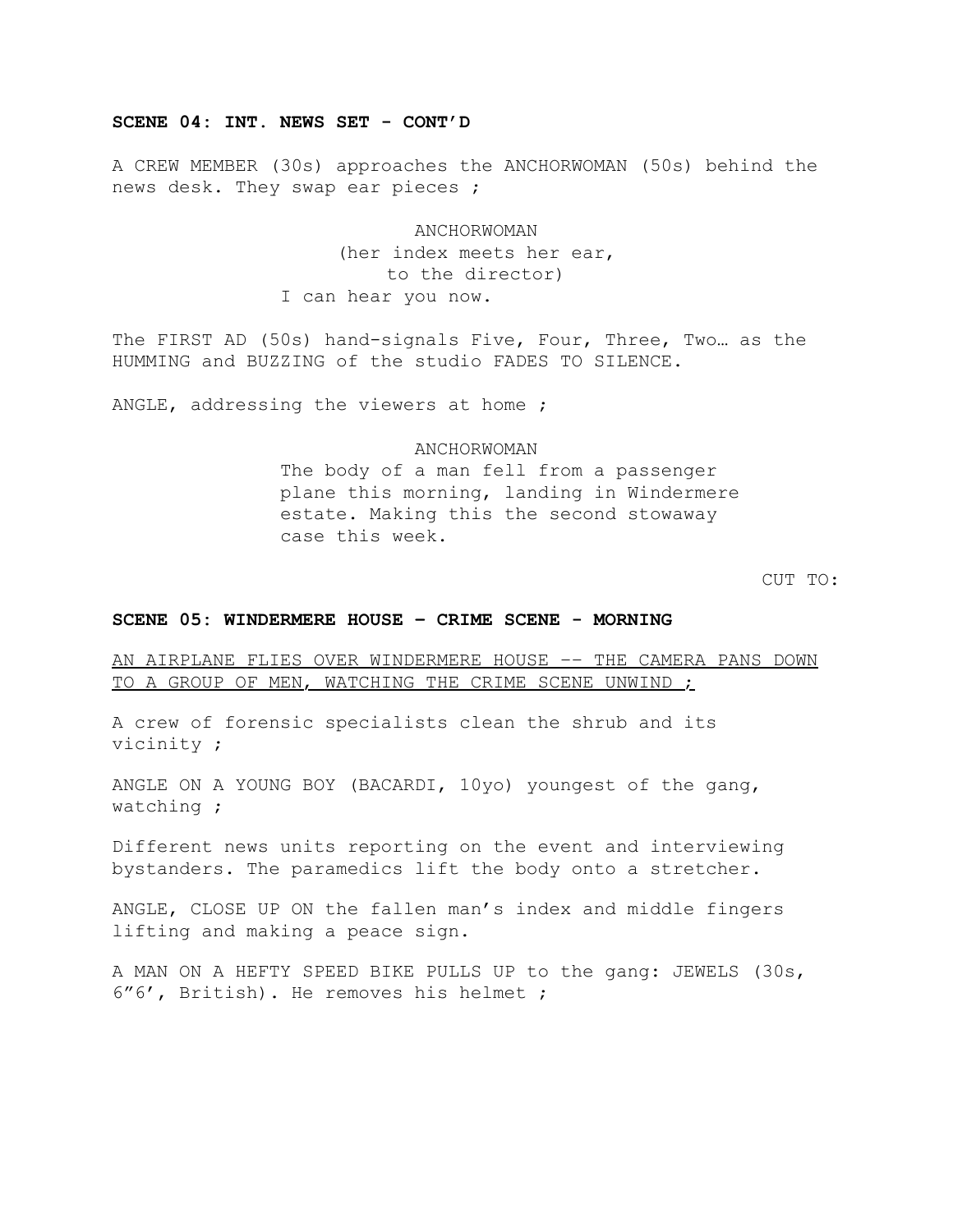THE CAMERA TILTS UP TO A CLOSE UP of diamonds incrusted in the side of his face. Together they form a crescent moon orbiting his right eye.

ANGLE, INSERT of each diamond twinkling in the sun –– 72fps.

ANGLE, A break in the cloud allows a streak of sunlight to warm the scene.

ONE OF THE GUYS POINTS at an AIRPLANE on its flightpath to Heathrow Airport. They're all shielding their eyes and squinting into the sky ;

### **SCENE 06: FLASH BACK, THE SHRUB**

ANGLE, THE MAN FALLS ONCE MORE. THE IMPACT IS FELT ONCE AGAIN, THIS TIME SHARPER ;

ANGLE, THE CAMERA PUSHES IN FAST ON BACARDI, TREMBLING BUT SILENT. HIS EYES STUCK ON THE SHURB, HIS HEART BEATING FAST ;

ANGLE, CLOSE UP On Blood Dribbling From A Leaf.

CUT TO:

# **SCENE 07: CLASS ROOM, SCHOOL**

Bacardi in class, at his desk. In a deep daze ;

The TEACHER (30s) calls him out –– The school's headmaster (60s) stands at the door, asking to meet him in the corridor ;

### **SCENE 08: CORRIDOR, MOMENTS LATER**

THE CAMERA PUSHES IN ON Bacardi being interviewed by the Headmaster and school's nurse. His Expression Is Blank, Barely Listening ;

### **SCENE 09: IN AN ABANDONED VW BEETLE –– SIDE OF ROAD**

A moment to himself sitting in the driver's seat of an abandoned VW Beetle. This is his church, his place for a peace of mind. His phone buzzing. Mom calls but he doesn't notice. Eyes closed, he sees:

**SHOT: THE PORTRAIT OF THE FALLEN MAN STARING DEEP INTO THE LENS. HIS FOREHEAD IS CRACKED OPEN –– SHOT AT 72FPS.**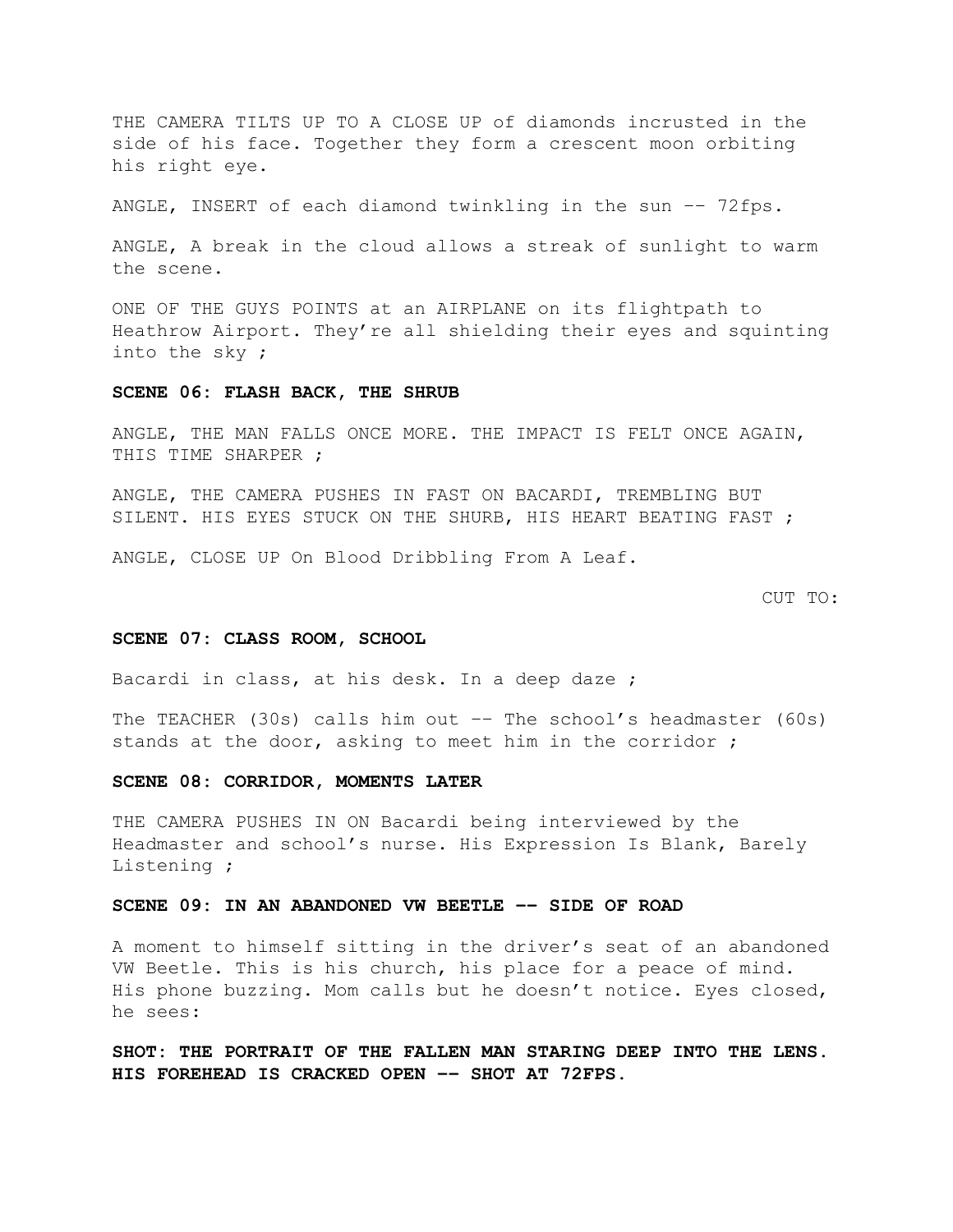# **SCENE 10: INT. KITCHEN, HOME - WINDERMERE HOUSE - NIGHT**

IT'S POURING RAIN OUTSIDE ;

At a wooden dinner table, MOM (40s) walks in with Bacardi's plate.

His sister (20s) grabs his hand and gives him a warm, consoling smile when realizing Bacardi is not eating ;

CUT TO:

### **SCENE 11: DOORWAY / HALLWAY, HOME - THAT MOMENT**

ANGLE, VIEW FROM THE DOOR'S PEEPHOLE: A YOUGN MAN (20s) sprints down the corridor. Next, TWO POLICE INVESTIGATORS walk in our fish eye perspective. They KNOCK ;

A BIT LATER: At the door, Bacardi leans against his Mom, holding her hand –– is being interviewed by the officers.

One of them lays a hand on Bacardi's shoulder, Apologizing and Empathizing With His Situation As A Witness Of The Incident ;

### **SCENE 12: INT. KITCHEN, HOME - NIGHT**

Mom smokes a cigarette at the kitchen table, catching up on the news:

On a small TV sitting on the kitchen counter, the picture of the Unconscious Man Appears In A Vignette Left Of The Anchorwoman,

ANGLE, CLOSE UP ON The Picture of the Fallen Man.

### **SCENE 13: INT. BATHROOM - NIGHT**

#### **DREAM SEQUENCE:**

Bacardi lays in a bathtub. He looks up at a Droplet Of Liquid Mercury Falling From The Ceiling And Landing In His Eye.

He slides in the water as the soap bubbles turn into clouds. Before we know it he's falling, FREE DIVING IN THE SKY GROWING BLUER AND DARKER ;

It's Bliss For a BEAT –– UNTIL HE CRASHES IN THE THICK SHURB.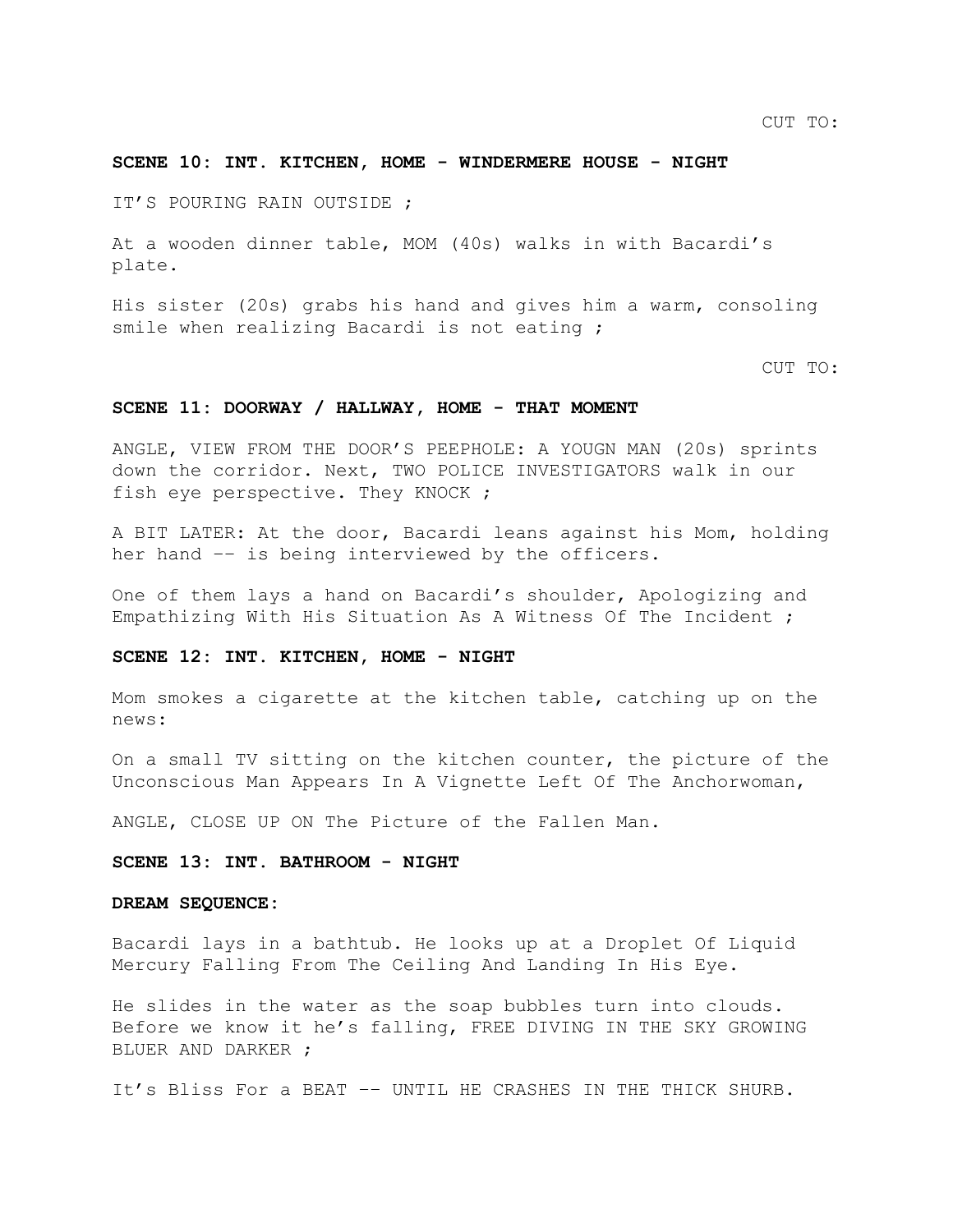<<<<<<HE WAKES UPPPPP>>>>>> JOLTING UP IN HIS BED ;

# **SCENE 14: MAGAZINE STAND - TWICKENHAM - EARLY MORNING**

ON A QUIET STREET. THE CAMERA PUSHES IN ON THE TIMES: THE PICTURE OF THE TWO FALLEN MEN COVERS THE FIRST PAGE ;

ANGLE, INSERT OF THE NEWSPAPER HEADLINE READS IN BLACK OVER WHITE: THE MIRACLE MAN SURVIVES [...] IS RECOVERING AT ST THOMAS HOSPITAL.

### TRANSITION FROM PAPER TO DIGITAL:

#### **SCENE 15: MONTAGE SEQUENCE (SOCIAL MEDIA) - THAT MORNING**

THE NEWS GETS TWEETED AND RETWEETED ; A MONTAGE OF CLIPS OF THE MAN FALLING TAKEN FROM VARIOUS SMARTPHONES ACROSS WEST LONDON GARNERS VIEWS ON YOUTUBE ;

THE BUSY ATMOSPHERE OF A HOSPITAL HALLWAY FADES IN ;

### **SCENE 16: INT. ST-THOMAS HOSPITAL - DAY**

The floor is busy with police officers, nurses, doctors and journalists with recording devices at their fingertips looking for SOUNDBITES ;

"He's sleeping"

…

"He's breathing"

…

"He fell Four Hundred meters"

…

"It's A Miracle. He's a live."

…

"What do we know? / Nothing."

BACARDI LET'S GO OF HIS MOTHER'S HAND AND WALKS THRU THE CROWD. THRU A DOOR OPENING, HE CATCHES A GLIMPSE OF THE FALLEN MAN RECOVERING IN BED. HIS LEGS AND ARM HELD UP IN HEAVY CASTS.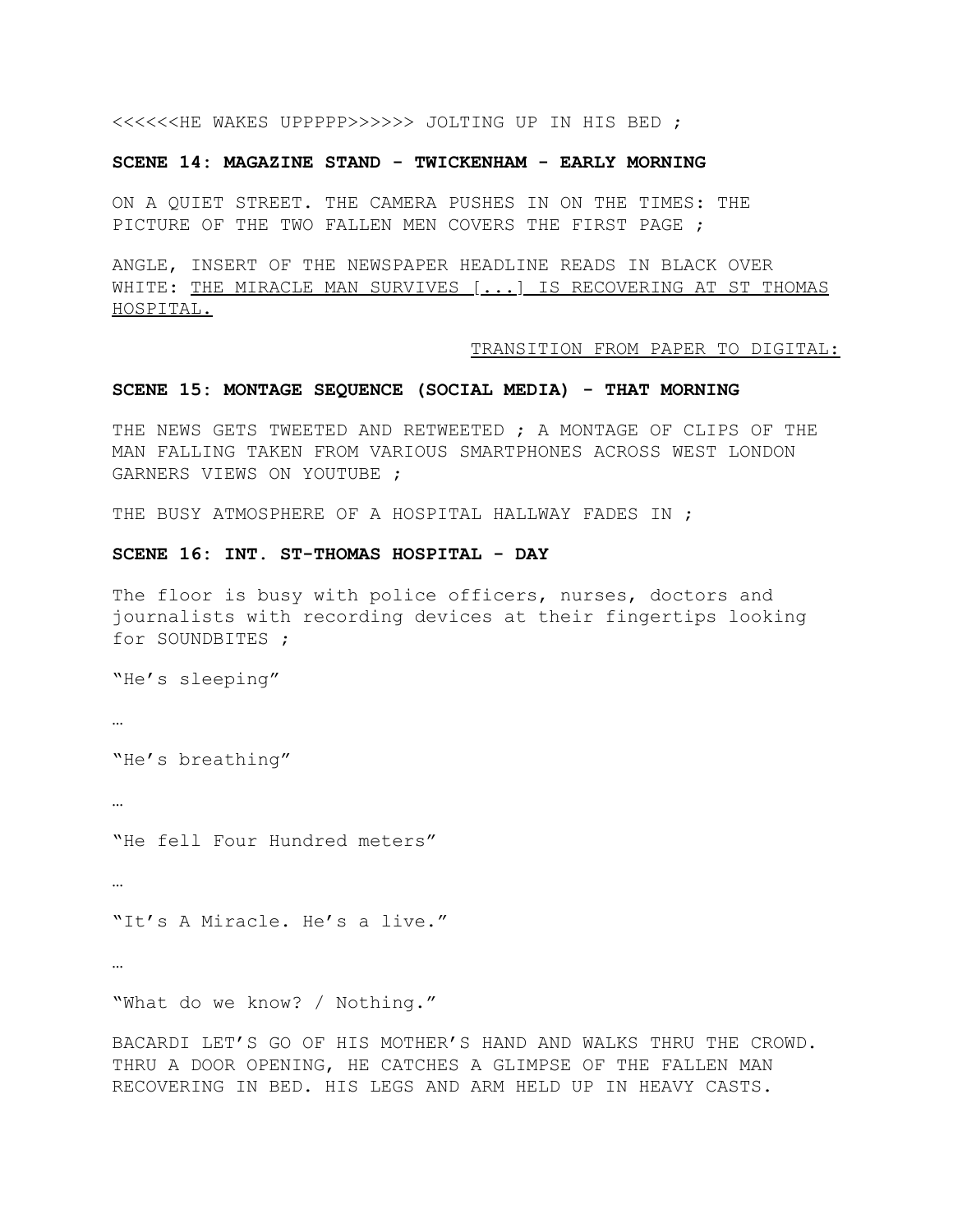ANGLE, THE CAMERA PUSHES IN ON BACARDI, WATCHING FROM AFAR:

The fallen man is interviewed by two Police Investigators. His Unbroken Arm Handcuffed To The Hospital Bed. One holds a grubby rucksack, while the other shows him a photograph:

> FALLEN MAN (murmures) This is my family.

> > CUT TO:

### **SCENE 17: SOWETO, JOHANNESBURG, SOUTH AFRICA - AFTERNOON**

TITLE CARD reads in YELLOW over the establishing shot of a busy township, in Johannesburg:

"SOWETO, JOHANNESBURG, SOUTH AFRICA"

### **SCENE 18: INT. KITCHEN, HOUSE - EVENING**

We're inside the fallen man's kitchen, CLOSE on a young DAUGHTER (10yo) listening to and watching an argument from the doorframe:

JULIUS (40s, Mozambican) argues with a WOMAN (40s, wife of the fallen man). She's distressed and on the verge of a nervous break down –– HITTING Julius' chest repeatedly, asking in ZULU, screaming:

WOMAN

Is he in London? Is he alive? Where is my husband???

\* Not yet privy to his remarkable recovery ;

JULIUS And he's my brother! You don't think I'd tell you if I knew??

# \*\* Every Line Clearly Subtitled In English ;

The young daughter moves away from the doorframe and hides. The argument continues in the BG as Tears Swell Up In Her Eyes ;

JULIUS Storms Past Her, Exiting.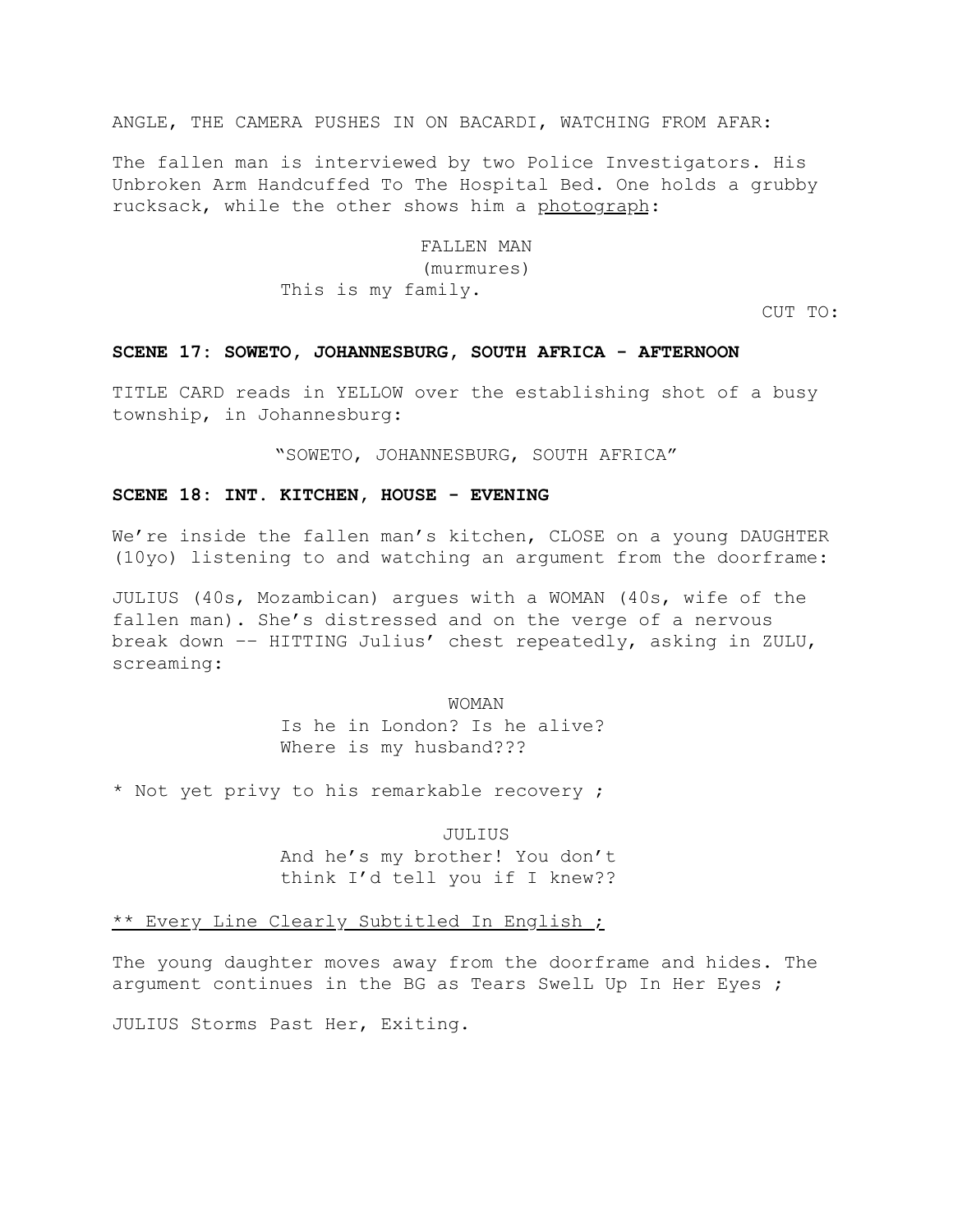# **SCENE 19: INT. BEDROOM - LATER THAT NIGHT**

A fleeting moment between the MOTHER AND DAUGHTER holding each other tightly, pondering about the faith of their LUCAS, the Fallen Man, Husband and Father.

ANGLE, they own the same photograph as the two investigators. On the photograph: The Three of Them, Lucas and Mother with their young daughter looking off camera ;

**SCENE 20: MINE FIELD, JOHANNESBURG - MID DAY**

A BLAZIN HOT DAY.

JULIUS, AT WORK, OVERHEARS COLLEAGUES RAVING ABOUT: THE MIRACLE MAN HAVING SURVIVED. THEY'RE LAUGHING IT OFF, IN DISBELIEF.

A BIG, IMPOSING MAN (30s) COMES UP AND PUSHES OUR JULIUS. ASKING FOR THE *MOTORBIKE*. THE *MOTORBIKE*… JULIUS DOESN'T HAVE AN ANSWER ;

THE BIG MAN SMACKS HIM IN THE MOUTH. LEAVING JULIUS DEFEATED AND WITH A BLOODY LIP.

CUT TO:

#### **SCENE 21: STREET - EVENING**

Julius kills time watching the life of Soweto unfold before his eyes. He smokes an unfiltered cigarette, deep in thought.

Across the street, young kids go thru the motion of surfing on the roofs of Soweto trains.

A STRANGER walks by and hands him the rest of his Fanta. Julius doesn't say anything, is simply grateful.

CUT TO:

#### **SCENE 22: JULIUS' MAKESHIFT SHED, SOWETO - 5AM**

FROM PICTURES PINNED TO HIS CLAY WALL, WE KNOW THAT THIS IS SOMETHING HE'S BEEN PLANNING: CUT OUTS OF AIRCRAFTS, WHEEL WELLS, AND THE PICTURE OF LUCAS, THE MIRACLE MAN.